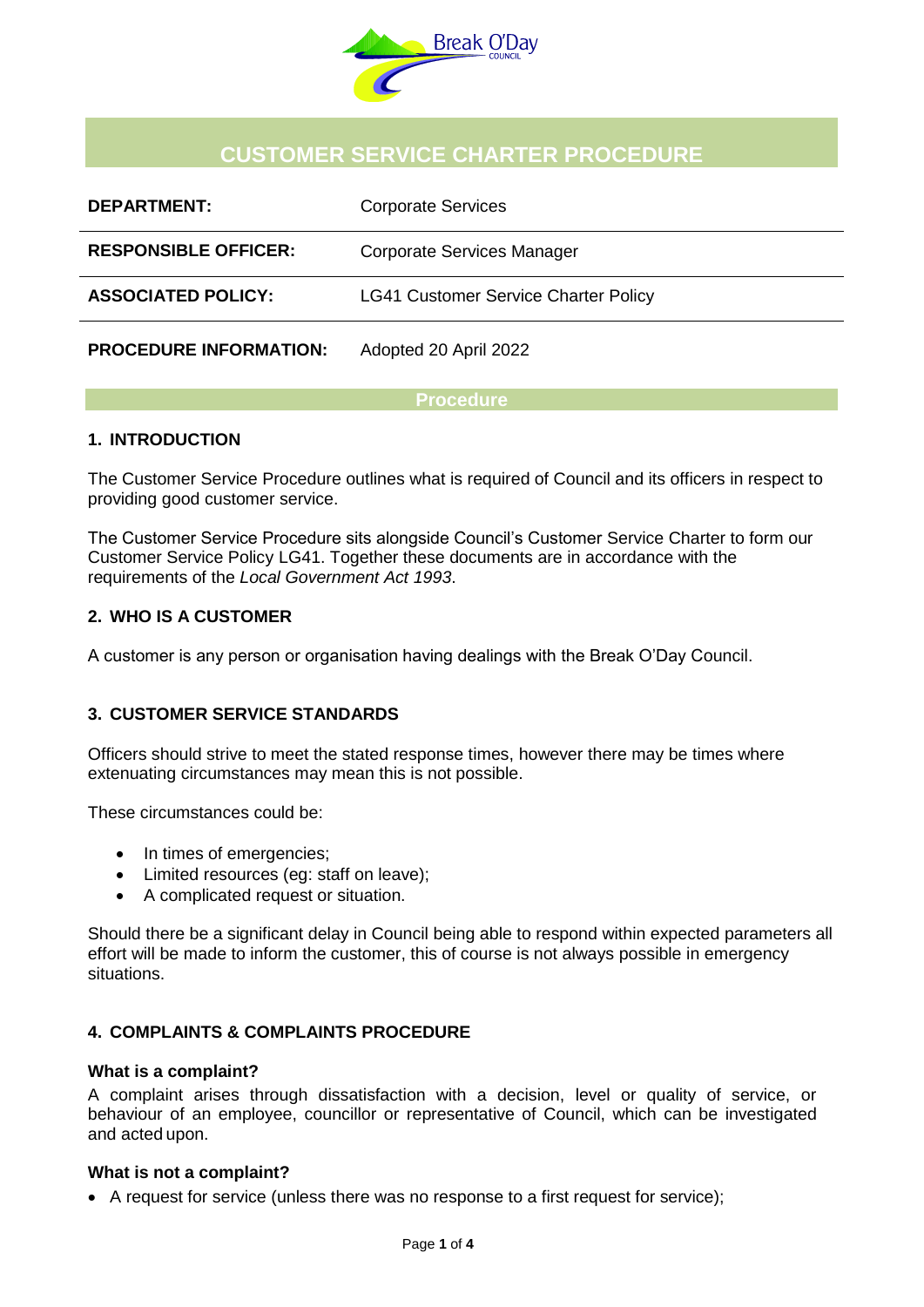

- A request for information or explanation of a policy or procedure;
- Disagreement with a policy or procedure of Council;
- Reports of damaged or faulty infrastructure;
- Reports about neighbours, noise, dogs, nuisances or unauthorised building work.

Many of these issues may be considered as 'complaints' by a customer as they are unhappy about the situation and want something to be done. The actions we take to resolve many of these perceived 'complaints' are an everyday part of organisational life for a Council due to the nature of the services provided and are dealt with separately to complaints.

#### **Procedure**

A complaint can be lodged verbally by phone or in person: in writing via letter, email or through our website.

Complaints are normally dealt with by the manager of the relevant area, who will try to settle the issue as quickly as possible. Whilst most complaints can be resolved quickly, there are times when detailed investigation is required. If it will take time, we will keep the customer informed of the progress of the complaint. If the complaint is of a particularly serious or complex matter or remains unresolved, then a complaint should be made in writing to the General Manager.

#### **Abusive Customers**

Interactions with members of the community, where personal abuse or vulgar language is used, may be terminated immediately by an officer. If on a telephone, the officer will advise they are terminating the call and hang up. If face to face, the officer will walk away. If the abuse is contained in an email, the address may be blocked.

On occasion a customer may feel their issue has not been dealt with satisfactorily and it is not possible for Council officers to continue to respond; or correspondence contains personal abuse or vulgar language. In these instances, Council may decide to limit or cease responses to that person. A decision of this nature will be communicated in writing to the person.

Should a staff member feel threatened by abusive language or behaviour of a customer, the matter may be referred to the police.

# **5. EXPECTED REPONSE TIMEFRAMES**

Officers will endeavour to meet the following timeframes for dealing with a complaint/request:

- Urgent matters within ten (10) working days.
- Non urgent matters that are not considered to be complex or where the complaint is to be investigated under an internal review mechanism – within thirty (30) days.
- Complex matters or where the complaint is to be investigated under an external review mechanism – within forty five (45) days.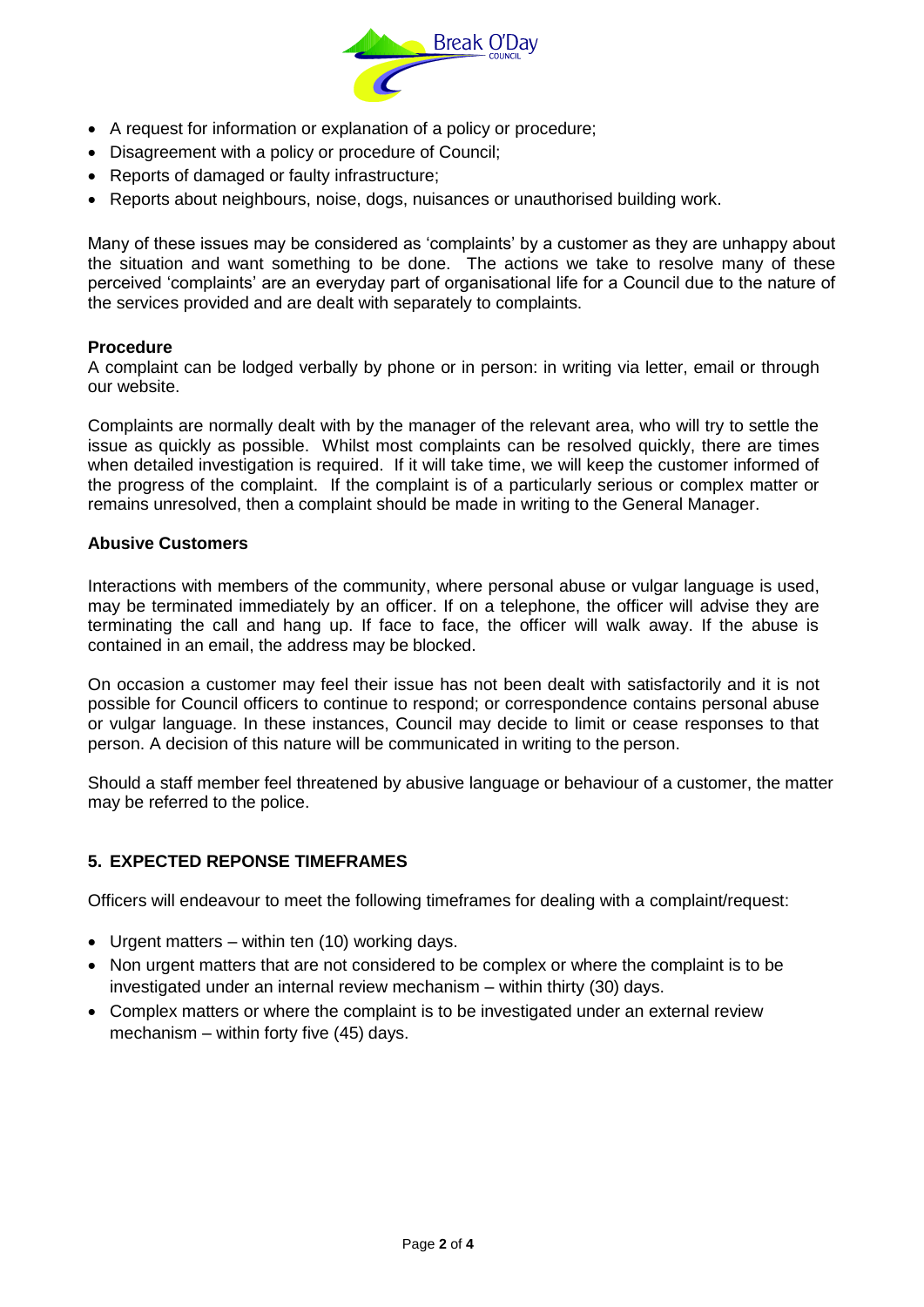

# **6. CUSTOMER SERVICE STANDARDS**

| <b>SERVICE</b>                                                   | <b>OUR STANDARD</b>                                                                                                                                                                                                                      |  |  |  |
|------------------------------------------------------------------|------------------------------------------------------------------------------------------------------------------------------------------------------------------------------------------------------------------------------------------|--|--|--|
| Answering your telephone call                                    | Within three (3) rings where possible                                                                                                                                                                                                    |  |  |  |
| Returning your call                                              | Within one to two (1-2) working days                                                                                                                                                                                                     |  |  |  |
| General requests/correspondence                                  | Respond within ten (10) working days                                                                                                                                                                                                     |  |  |  |
| Keeping the customer informed                                    | Council will use social media to advise of<br>any delay in our service commitment within<br>one (1) working day                                                                                                                          |  |  |  |
| <b>Job Applications</b>                                          | All applications for advertised positions of<br>Council will be acknowledged within three<br>(3) working days of the closing date for<br>applications and unsuccessful applicants<br>advised as soon as a decision has been<br>finalised |  |  |  |
| Planning & building enquiries                                    | By phone and email:<br>General enquiries within five (5)<br>working days<br>Technical enquiries within ten (10)<br>working days                                                                                                          |  |  |  |
| <b>Missed visits</b>                                             | Home/site visits are generally pre-arranged.<br>We will leave information and with contact<br>details if we call to your residence and you<br>are not at home - 100% of the time                                                         |  |  |  |
| <b>Urgent Requests</b><br>Eg: Dogs, Drainage, Roads & Footpaths  | We will respond as soon as possible based<br>on the urgency of the matter.                                                                                                                                                               |  |  |  |
| Environmental health – food and water quality<br>complaint       | Within five (5) working days                                                                                                                                                                                                             |  |  |  |
| Safety matter that places any member of the<br>community at risk | Immediate                                                                                                                                                                                                                                |  |  |  |
| Noise complaint                                                  | Within five (5) working days                                                                                                                                                                                                             |  |  |  |
| Waste collection (wheelie bins missed)                           | Acknowledge & commence investigation<br>within two (2) working days, advise proposed<br>response/resolution within 4 working days                                                                                                        |  |  |  |
| Dumped rubbish on Council land                                   | Within five (5) working days                                                                                                                                                                                                             |  |  |  |